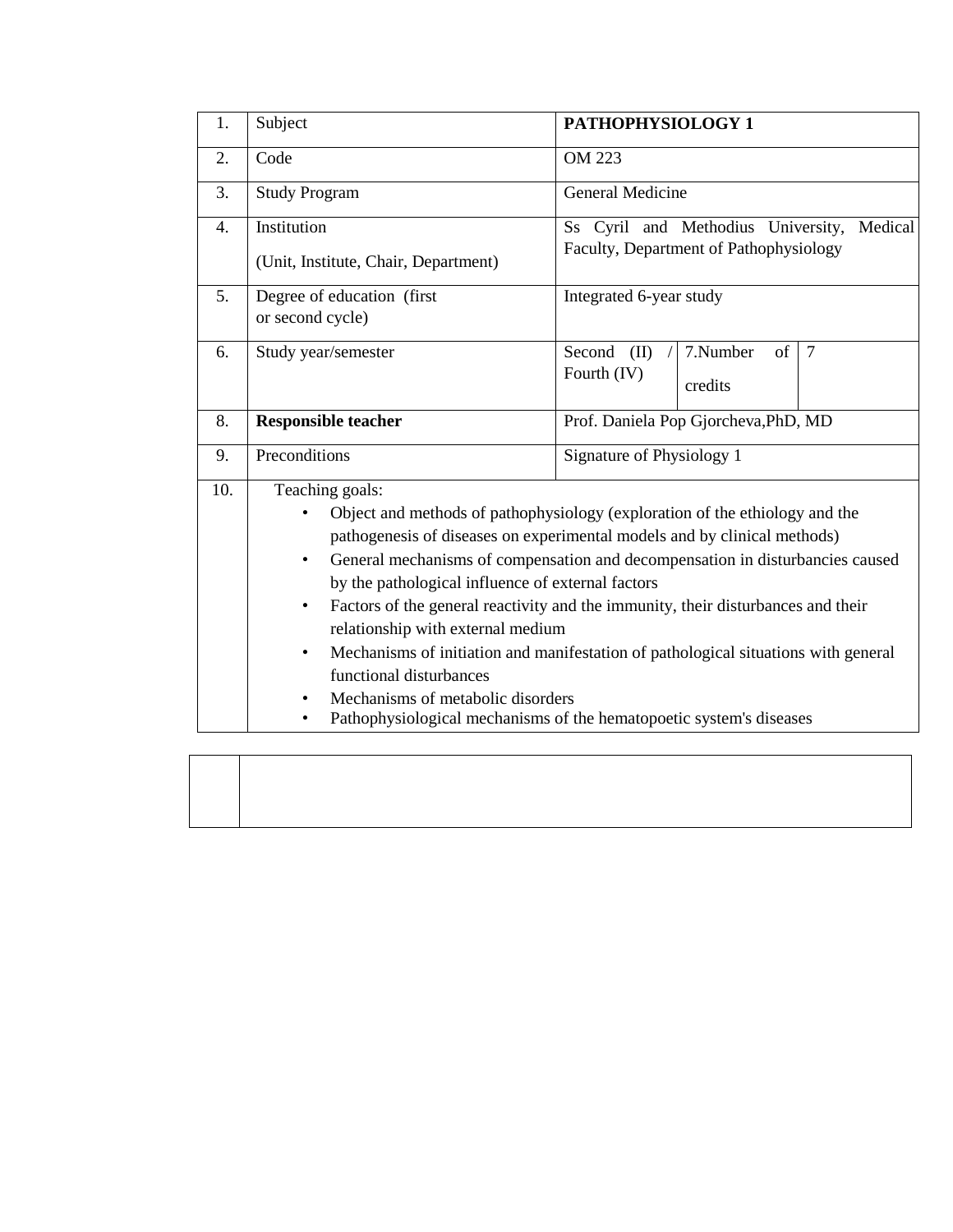| Brief content:<br>11. |
|-----------------------|
|-----------------------|

## **Theoretical course:**

- health, desease, death; ethiology and pathogenesis, compensation, decompensation, sufficiency, insufficiency
- pathogenic influence of the enviromental (external) factors (physical, chemical, biological and psychical factors)
- general reactivity and immunity, inheritance and environment
- disturbances of innate immunity (complement, phagocytosis, interferon)
- disturbances of adaptive immunity, hypersensitivity, immunodeficiency, autoimmunity, transplant reaction
- disturbances in pathological situations with general functional disorders (hypoxia, fever, fatigue, peripheral circulatory disorders), pathophysiology of the oldness
- disturbances of the energetic metabolism and of the protein, carbohydrate,lipid, water, electrolyte and vitamin metabolism • disturbances of hematopoetic system

## **Practical lessons:**

• experimental practices on experimental animals, demonstrations on students, presentation of in vitro and in vivo methods

## 12. **Methods of studying:**

Classic - Ex cathedra teaching and interactive teaching during lectures and practical trainings, independent study by using textbooks, computer assisted learning

| 13. | Total available time:      |       |                   |                                                |             |  |
|-----|----------------------------|-------|-------------------|------------------------------------------------|-------------|--|
|     |                            |       |                   | 210 classes                                    |             |  |
| 14. | Organization of the course |       |                   | 105 classes - theoretical course,<br>practical |             |  |
|     |                            |       |                   | course, seminars                               |             |  |
|     |                            |       |                   | 105 classes - home individual learning         |             |  |
|     |                            |       |                   |                                                |             |  |
| 15. | Forms of teaching          | 15.1. |                   | Theoretical course                             | 45 classes  |  |
|     | activities                 |       |                   |                                                |             |  |
|     |                            |       |                   |                                                |             |  |
|     |                            | 15.2. | Practical course, |                                                | 60 classes  |  |
|     |                            |       | <b>Seminars</b>   |                                                |             |  |
|     |                            |       |                   |                                                |             |  |
| 16. | Other forms of activities  | 16.1. | Practice          |                                                |             |  |
|     |                            |       |                   |                                                |             |  |
|     |                            | 16.2. | Individual tasks  |                                                |             |  |
|     |                            | 16.3. |                   | Individual (home) learning                     | 105 classes |  |
|     |                            |       |                   |                                                |             |  |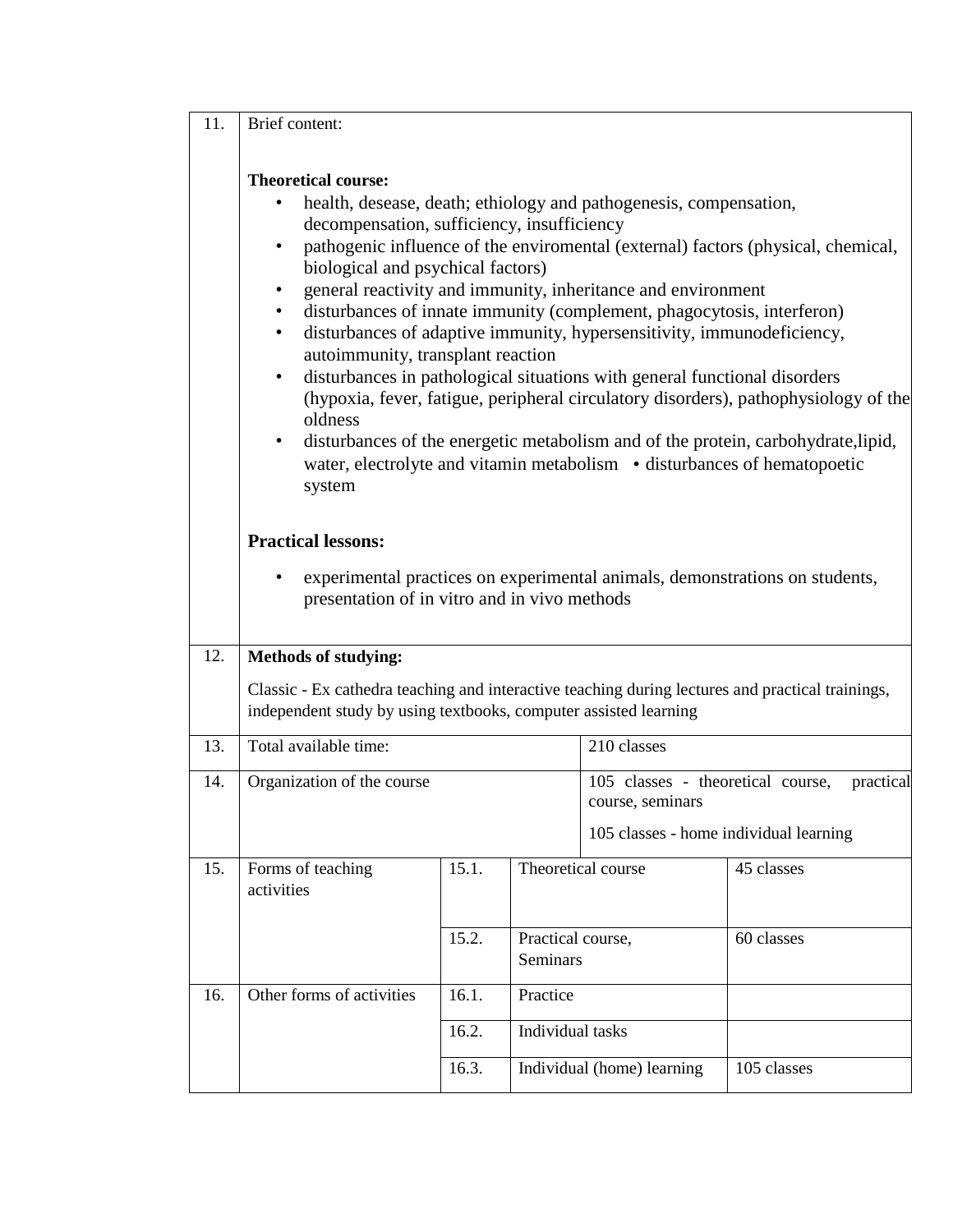| 17. | Method of assessment |              |                                                                                                                                                                                                                                                                                                                                              |  |  |  |  |
|-----|----------------------|--------------|----------------------------------------------------------------------------------------------------------------------------------------------------------------------------------------------------------------------------------------------------------------------------------------------------------------------------------------------|--|--|--|--|
|     | 17.1                 | <b>Tests</b> | $min - max$                                                                                                                                                                                                                                                                                                                                  |  |  |  |  |
|     |                      |              | Continual assessment $-2$ tests (written form)                                                                                                                                                                                                                                                                                               |  |  |  |  |
|     |                      |              | Health, desease, death; ethiology, pathogenesis,<br>1.<br>compensation, decompensation, sufficiency,<br>insufficiency. Pathogenic influence of the<br>enviromental (external) factors; General reactivity<br>and immunity; Disturbances in the course of<br>pathological conditions with general functional<br>disorders<br>$18 - 30$ points |  |  |  |  |
|     |                      |              | Disturbances of metabolism and peripheral circulation<br>2.<br>$18 - 30$ points<br>Final exam: final test + oral examination                                                                                                                                                                                                                 |  |  |  |  |
|     |                      |              | 1. Final test: analysis of experimental models or tests for<br>disorders detection                                                                                                                                                                                                                                                           |  |  |  |  |
|     |                      |              | $6 - 10$ points                                                                                                                                                                                                                                                                                                                              |  |  |  |  |

|      |                                                            | 2. Oral exam: theoretical discution for the application of<br>experimental models or tests                                                            |
|------|------------------------------------------------------------|-------------------------------------------------------------------------------------------------------------------------------------------------------|
|      |                                                            | $6 - 10$ points                                                                                                                                       |
|      |                                                            | <b>Complete exam - combination of the failled exam</b>                                                                                                |
|      |                                                            | (written form) plus final test and final oral exam <b>Full</b><br>exam - combination of the two failled exams plus<br>final test and final oral exaam |
| 17.2 | Seminar<br>paper/project<br>(oral/written<br>presentation) | $mn - max$<br>$/ - /$                                                                                                                                 |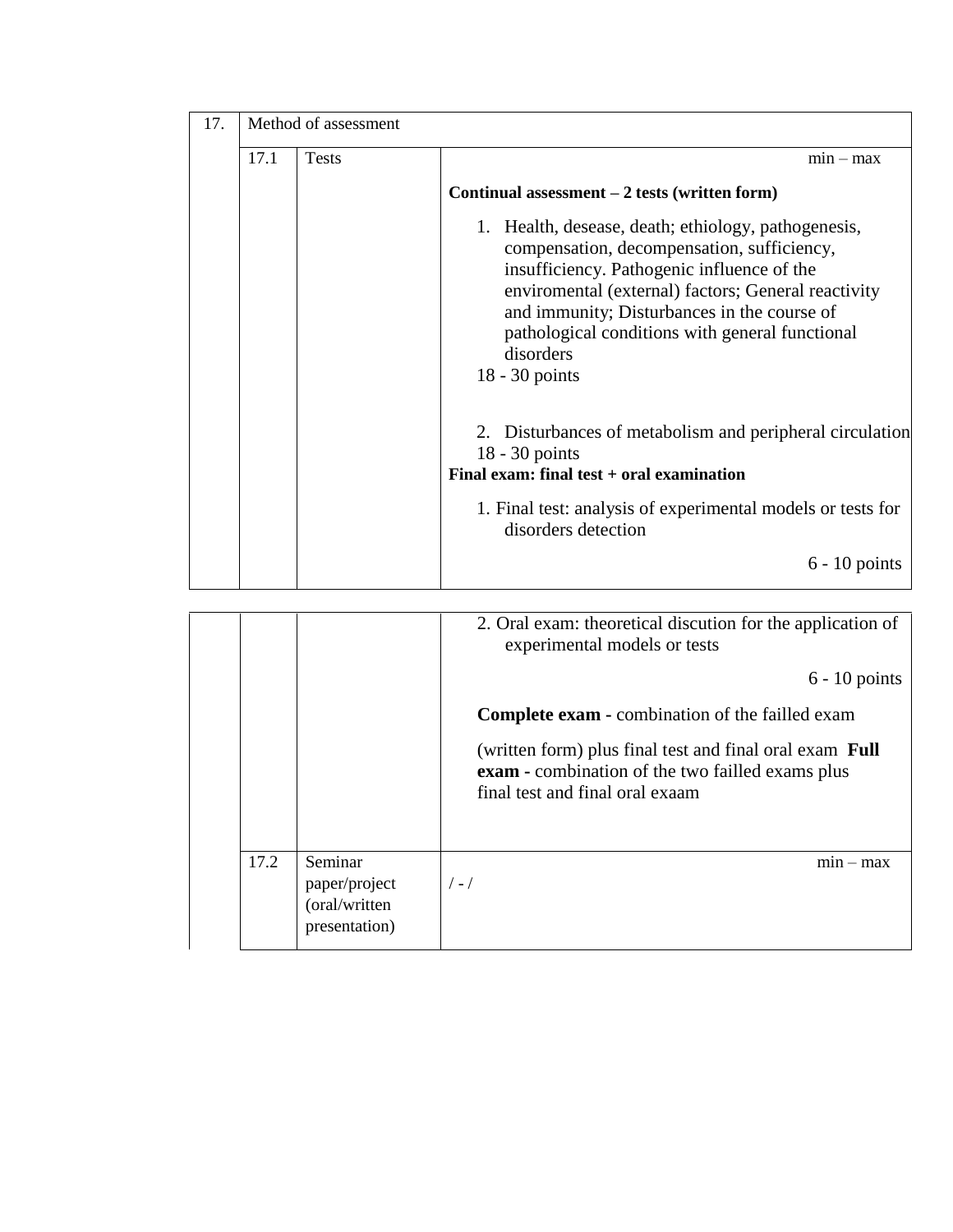|     | 17.3<br>Active<br>Students are obliged to follow actively all recommended<br>activities, including participation in the continuous testing<br>participation<br>of knowlidge in order to get signature |  |                                                         |                                                                                                                                                                                                                                                                                                                                   |                                                                                                                                            |  |  |  |
|-----|-------------------------------------------------------------------------------------------------------------------------------------------------------------------------------------------------------|--|---------------------------------------------------------|-----------------------------------------------------------------------------------------------------------------------------------------------------------------------------------------------------------------------------------------------------------------------------------------------------------------------------------|--------------------------------------------------------------------------------------------------------------------------------------------|--|--|--|
|     |                                                                                                                                                                                                       |  |                                                         | Pointing of student's activities:                                                                                                                                                                                                                                                                                                 |                                                                                                                                            |  |  |  |
|     |                                                                                                                                                                                                       |  |                                                         |                                                                                                                                                                                                                                                                                                                                   | Theoretical course (% of presence)                                                                                                         |  |  |  |
|     |                                                                                                                                                                                                       |  |                                                         | min.30%<br>1 point<br>31-70%<br>71-100%<br>$\bullet$<br>Practical                                                                                                                                                                                                                                                                 | 2 points<br>3- points<br>$11 - 15$ points                                                                                                  |  |  |  |
|     |                                                                                                                                                                                                       |  |                                                         |                                                                                                                                                                                                                                                                                                                                   | The grade in the final exam is given accrding to the grading table,<br>and on basis of the sum of points obtained in all of the activities |  |  |  |
| 18. | Grading criteria<br>(points / grade)                                                                                                                                                                  |  |                                                         | up to 59 points                                                                                                                                                                                                                                                                                                                   | $5$ (five) $F$                                                                                                                             |  |  |  |
|     |                                                                                                                                                                                                       |  |                                                         | from 60 to 68 points                                                                                                                                                                                                                                                                                                              | $6$ (six) E                                                                                                                                |  |  |  |
|     |                                                                                                                                                                                                       |  |                                                         | from 69 to 76 points                                                                                                                                                                                                                                                                                                              | $7$ (seven) D                                                                                                                              |  |  |  |
|     |                                                                                                                                                                                                       |  |                                                         | from 77 to 84 points                                                                                                                                                                                                                                                                                                              | 8 (eight) C                                                                                                                                |  |  |  |
|     |                                                                                                                                                                                                       |  |                                                         | from 85 to 92 points                                                                                                                                                                                                                                                                                                              | $9$ (nine) B                                                                                                                               |  |  |  |
|     |                                                                                                                                                                                                       |  |                                                         | from 93 to 100 points                                                                                                                                                                                                                                                                                                             | $10$ (ten) A                                                                                                                               |  |  |  |
| 19. | Requirement for signature<br>and taking the final exam                                                                                                                                                |  |                                                         | The student is required to actively follow all of the planned<br>activities.<br><b>Conditional criteria for assessment of knowledge:</b><br>In order to get a signature, the student should obtain minimum<br>points in both theoretical and practical courses.<br>In order to take the final exam, the student should obtain the |                                                                                                                                            |  |  |  |
|     |                                                                                                                                                                                                       |  |                                                         | minimum points in the two continual assessments; If the<br>student has not obtained the minimum points in the continual<br>assessments, he/she will be obligated to pass them before the<br>final exam.                                                                                                                           |                                                                                                                                            |  |  |  |
| 20. |                                                                                                                                                                                                       |  | Language of instruction                                 | Macedonian                                                                                                                                                                                                                                                                                                                        |                                                                                                                                            |  |  |  |
| 21. |                                                                                                                                                                                                       |  | Method of monitoring the<br>quality of teaching process | in theoretical and practical lessons.                                                                                                                                                                                                                                                                                             | Attendance of students to classes and interactive participation                                                                            |  |  |  |
| 22. | Textbooks                                                                                                                                                                                             |  |                                                         |                                                                                                                                                                                                                                                                                                                                   |                                                                                                                                            |  |  |  |
|     | 22.1.                                                                                                                                                                                                 |  | Mandatory                                               |                                                                                                                                                                                                                                                                                                                                   |                                                                                                                                            |  |  |  |